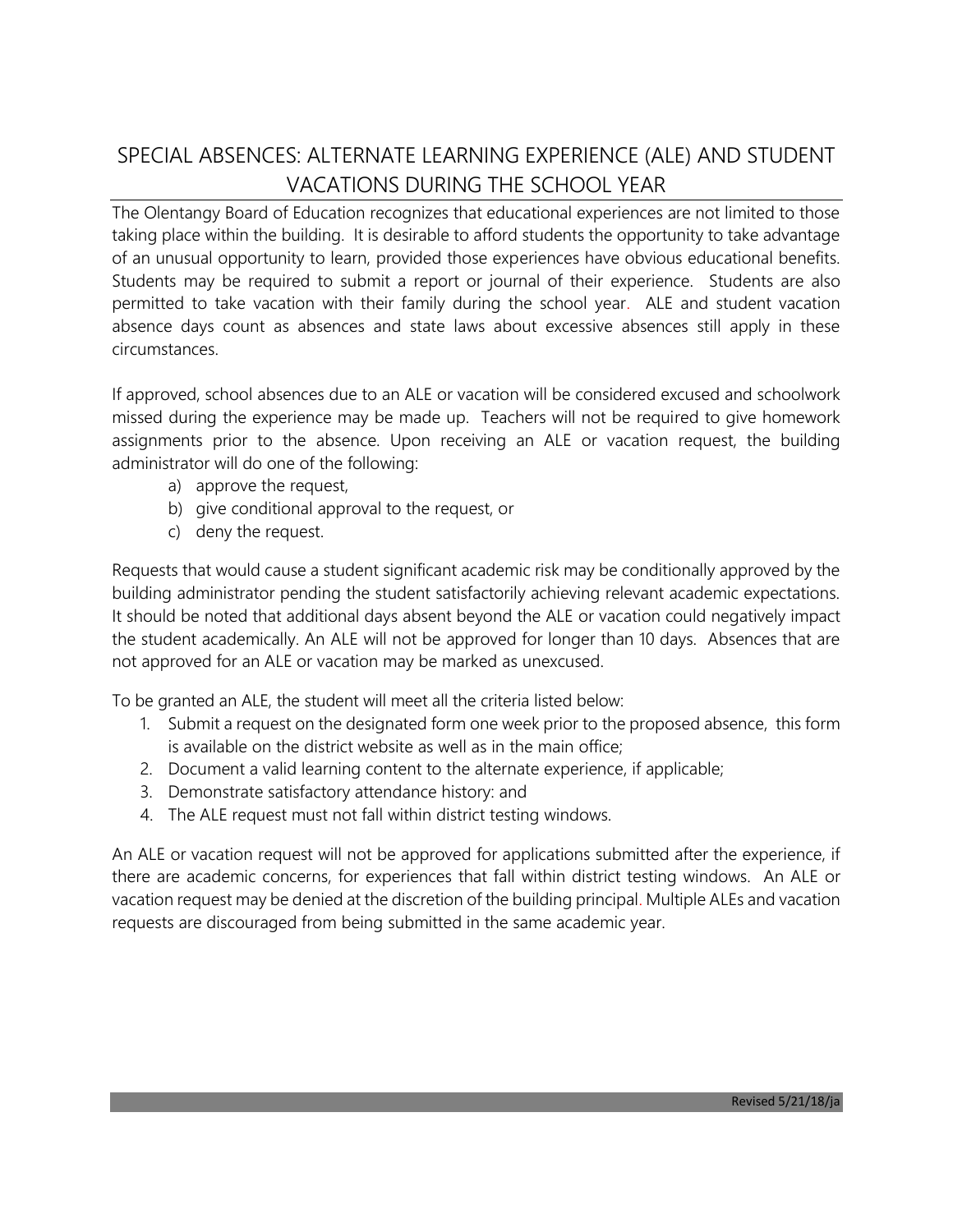## **OLENTANGY LOCAL SCHOOLS**

Alternate Learning Experience Application Student Vacation Application

| Date<br><u> 1980 - Johann Stoff, fransk konge og det ble stoffen og det ble stoffen og det ble stoffen og det ble stoffen</u>                                                                                                        |                                                                                                                                                                                                                                      |
|--------------------------------------------------------------------------------------------------------------------------------------------------------------------------------------------------------------------------------------|--------------------------------------------------------------------------------------------------------------------------------------------------------------------------------------------------------------------------------------|
|                                                                                                                                                                                                                                      | Grade <b>Contract Contract Contract Contract Contract Contract Contract Contract Contract Contract Contract Contract Contract Contract Contract Contract Contract Contract Contract Contract Contract Contract Contract Contract</b> |
|                                                                                                                                                                                                                                      |                                                                                                                                                                                                                                      |
| marked as unexcused.                                                                                                                                                                                                                 | An ALE will not be approved for longer than 10 days. Absences that are not approved for an ALE or vacation may be                                                                                                                    |
|                                                                                                                                                                                                                                      |                                                                                                                                                                                                                                      |
| Briefly describe the experience.                                                                                                                                                                                                     |                                                                                                                                                                                                                                      |
|                                                                                                                                                                                                                                      |                                                                                                                                                                                                                                      |
| I attest that all of the above information is true and accurate.                                                                                                                                                                     |                                                                                                                                                                                                                                      |
|                                                                                                                                                                                                                                      |                                                                                                                                                                                                                                      |
| Parent's signature <u>expression and the set of the set of the set of the set of the set of the set of the set of the set of the set of the set of the set of the set of the set of the set of the set of the set of the set of </u> | Date <u>_________</u>                                                                                                                                                                                                                |
|                                                                                                                                                                                                                                      |                                                                                                                                                                                                                                      |
|                                                                                                                                                                                                                                      |                                                                                                                                                                                                                                      |
| and believe that your request meets all of the qualifications as stated.                                                                                                                                                             | As the parent/guardian, your signature indicates that you have read and understand the Special<br>Absences: Alternate Learning Experience (ALE) and Student Vacations During the School Year Policy                                  |
| FOR SCHOOL USE ONLY                                                                                                                                                                                                                  |                                                                                                                                                                                                                                      |
| <b>Conditionally approved</b><br>Approved                                                                                                                                                                                            | Denied                                                                                                                                                                                                                               |
| Administrator's signature                                                                                                                                                                                                            | Date and the state of the state of the state of the state of the state of the state of the state of the state of the state of the state of the state of the state of the state of the state of the state of the state of the s       |
| If denied, reason for denial:                                                                                                                                                                                                        |                                                                                                                                                                                                                                      |
| Application submitted after the experience<br>Application submitted less than one week prior to the proposed absence<br>Academic concerns<br>Unsatisfactory attendance<br>Experience request falls within district testing windows   |                                                                                                                                                                                                                                      |